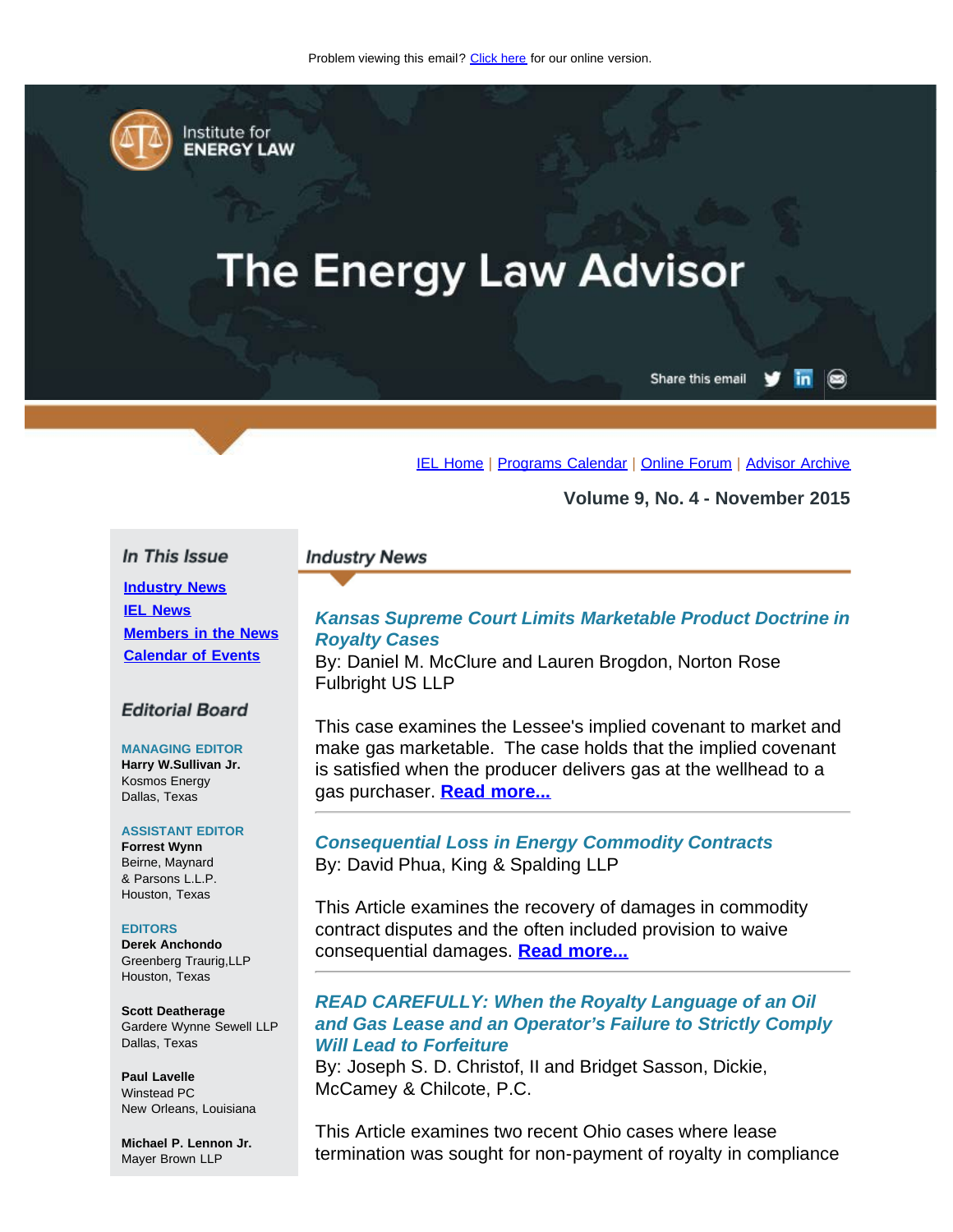#### Houston, Texas

**Jack Massey** Sutherland Asbill & Brennan LLP Houston, Texas

**Christina E. Ponig** DLA Piper LLP (US) Houston, Texas

**Matthew J. Salzman** Stinson Leonard Street LLP Kansas City, Missouri

#### **INSTITUTE FOR ENERGY LAW**

**Wendy Daboval** Chair, IEL Advisory Board Chevron North America Exploration & Production Co. Houston, Texas

**Jay E. Ray** IEL Director Plano, Texas

**David B. Winn** IEL Co-Director and CAIL Vice President Plano, Texas

## **Submissions**

**Industry News** Email **[Harry Sullivan](mailto:sullivanhw@aol.com)** and **[Lilly Hogarth](mailto:lhogarth@cailaw.org)**.

**Member Announcements** Email **[Lilly Hogarth](mailto:lhogarth@cailaw.org)**. Please submit photo with announcement if possible.

© Copyright 2015 - All Rights Reserved

# with the lease. **[Read more...](http://www.cailaw.org/media/files/IEL/Publications/2015/read-carefully-vol9no4.pdf)**

# **Oil & Gas: Force Majeure and Natural Gas Sale and Purchase Agreements**

By: Philip Ashley, Rob Wilson and Helen Fyfe, CMS Cameron McKenna LLP

This Article examines the recurring question of whether notice is a prerequisite to a claim of force majeure. **[Read more...](http://www.cailaw.org/media/files/IEL/Publications/2015/oil-gas-force-majeure-vol9no4.pdf)**

# **Texas Railroad Commission Announces Standard of Proof for Induced Seismicity**

By: Barclay Nicholson and Emery Gullickson Richards, Norton Rose Fulbright US LLP

The Texas Railroad Commission held, in this case of first impression, that for an injection permit to be revoked, the Commission must find by a preponderance of the evidence that it is "more likely than not that injection is causing seismic activity." **[Read more...](http://www.cailaw.org/media/files/IEL/Publications/2015/texas-rrc-vol9no4.pdf)**

# **IEL News**

# **Larry Simon Honored at IEL's 14th Annual Energy Litigation Conference on November 5**

Lawrence P. Simon, Jr. of Liskow & Lewis, IEL Vice Chair and incoming Chair for 2016, was awarded the Lifetime Achievement in Energy Litigation Award on Thursday November 5, 2015 at the IEL 14th Annual Energy Litigation Conference in Houston.

Larry was introduced by Richard Carrell, 2011 recipient of the same award.

Congratulations Larry!



**Lawrence P. Simon Jr.** graduated from Tulane Law School in 1972, where he was a member of the Tulane Law Review, and has practiced law with Liskow & Lewis in its Lafayette office for the past 43 years.

His extensive experience in energy litigation cases covers all of the major substantive areas affecting the oil and gas industry for these past four decades, including broad experience litigating issues involving regulatory rulings and orders of the Department of Conservation. His litigation practice has emphasized oil and gas royalty and other mineral lease issues, energy marketing contract disputes and cases involving the processing of natural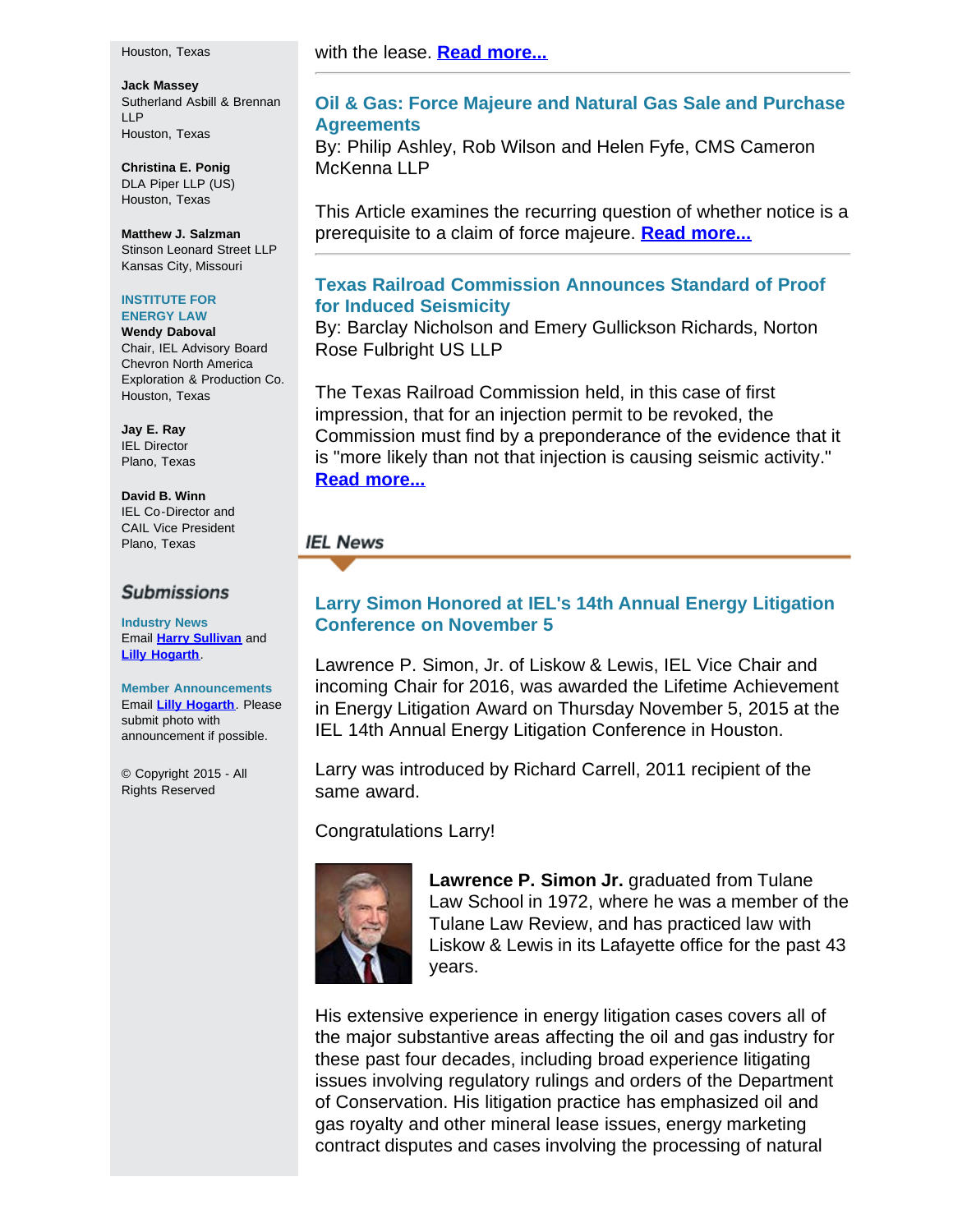gas and the contracts affecting those operations. Mr. Simon has been recognized by Chambers USA, Benchmark Litigation, Best Lawyers in America, and Super Lawyers. He is also a fellow of the Litigation Counsel of America.

In addition to his active practice, Mr. Simon has served both in the House of Delegates and on the Board of Governors of the Louisiana State Bar Association and was president of the Young Lawyers section of the Louisiana Bar. He also served on the Board of the Young Lawyer Division of the ABA and on the Board of Directors of the American Judicature Society. He likewise was past president of the American Inn of Court of Acadiana. Mr. Simon has been active in the IEL for many years and is currently Senior Vice-Chair of the IEL.

# **IEL's 4th Midstream Oil & Gas Law Conference on December 3**

The IEL will be presenting its [4th Midstream Oil & Gas Law](http://www.cailaw.org/institute-for-energy-law/events/2015/midstream-oil-gas-law.html?utm_source=Informz&utm_medium=Email&utm_campaign=Event+Details) [Conference](http://www.cailaw.org/institute-for-energy-law/events/2015/midstream-oil-gas-law.html?utm_source=Informz&utm_medium=Email&utm_campaign=Event+Details) in Houston's Hilton Post Oak Hotel on Thursday, December 3rd. This year's conference co-chairs are Susan B. Miller of Marathon Oil Company and Amy L. Baird of Jackson Walker L.L.P. The co-chairs have recruited an outstanding faculty to discuss matters of interest to in-house and private practice counsel working in the midstream space.

Highlights will include:

- Federal Midstream Regulatory Update for Liquids Pipelines
- Price Fixing and Bid Rigging in the Oilfield
- Bankruptcy Issues in the Midstream Oil and Gas Sector

You can find more details and register at [this link](http://www.cailaw.org/institute-for-energy-law/events/2015/midstream-oil-gas-law.html?utm_source=Informz&utm_medium=Email&utm_campaign=Event+Details).

# **Sidley Austin LLP Adds New Restructuing, Energy Partner in Houston**



Duston K. McFaul has joined the Houston office of Sidley Austin LLP as a partner in both its Corporate Reorganization and Bankruptcy, and Energy practices. Mr. McFaul is an experienced restructuring lawyer with a concentrated practice built around complex business restructurings, negotiated workouts and contested proceedings.

# **Members in the News**

The IEL is proud to welcome two new **Sponsoring Members**:

**Crowley Fleck PLLP**, Bozeman, MT with **Brian Holland** as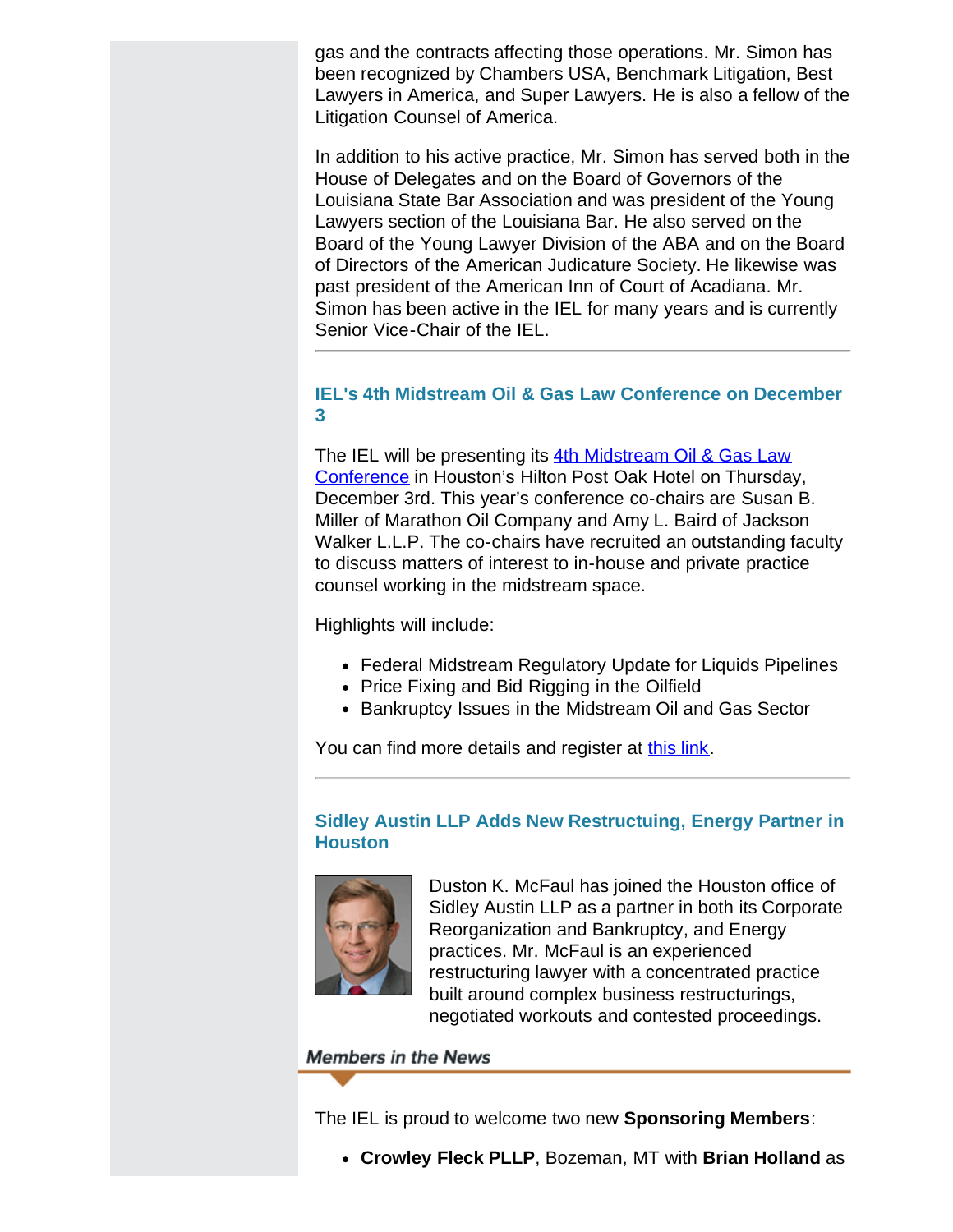their Advisory Board Member

**Ahmad, Zavitsanos, Anaipakos, Alavi & Mensing P.C.**, Houston, TX with **Steven Mitby** as their Advisory Board Member

Please help us welcome IEL's newest **Associate Member** and representative on the Advisory Board:

- **Daniel Charest** (Burns Charest LLP, Dallas, TX)
- **C. Vance Christopher** (Crain, Caton & James, Houston, TX)
- **Sonny Jester** (Gleeds, Atlanta, GA)

The IEL is proud to add three new **Law School Members**:

- **Duquesne University School of Law**, Pittsburgh, PA with Steven Baicker McKee as their Advisory Board Member
- **Oklahoma City University School of Law,** Oklahoma City, OK with Paula Dailey as their Advisory Board Member
- **University of Wyoming College of Law**, Laramie, WY with Tara Righetti as their Advisory Board Member

Our newest **Young Energy Professional Members** are:

- **Jiang Jingfei** (Cooec Subsea Technology Co., Ltd. Shenzhen, China)
- **Jessica Lev** (Lev Intellectual Property Consulting Youngstown OH)
- **Carlos Alberto Chavez Pereda** (J.A. Trevino Abogados, San Pedro Garza Garcia, Mexico)
- **Kelly Ransom** (Kelly Hart & Pitre, New Orleans LA)
- **Marcel de Chermont** (Acteon Group, Ltd., Houston TX)
- **Brittan Bush** (Liskow & Lewis, Lafayette LA)
- **Jimena Klauer** (Control Risks, Houston, TX)

# **Calendar of Events**

| <b>Contract by</b><br><b>Email: How to</b><br><b>Avoid Costly</b><br><b>Claims in</b><br><b>Today's</b><br><b>Turbulent</b><br><b>Market</b><br><b>Houston, TX</b><br>Nov 16, 2015 | <b>4th Midstream</b><br><b>Oil and Gas</b><br>Law<br><b>Conference</b><br><b>Houston, TX</b><br>Dec 3, 2015 | <b>1st Rockies</b><br><b>General</b><br><b>Counsel Forum</b><br>Denver, CO<br>Dec 8, 2015 |
|------------------------------------------------------------------------------------------------------------------------------------------------------------------------------------|-------------------------------------------------------------------------------------------------------------|-------------------------------------------------------------------------------------------|
| <b>3rd Annual ITA-</b><br><b>IEL-ICC Joint</b>                                                                                                                                     | <b>67th Annual Oil</b><br>& Gas Law                                                                         | <b>Career Paths for</b><br><b>Young Attorneys</b>                                         |